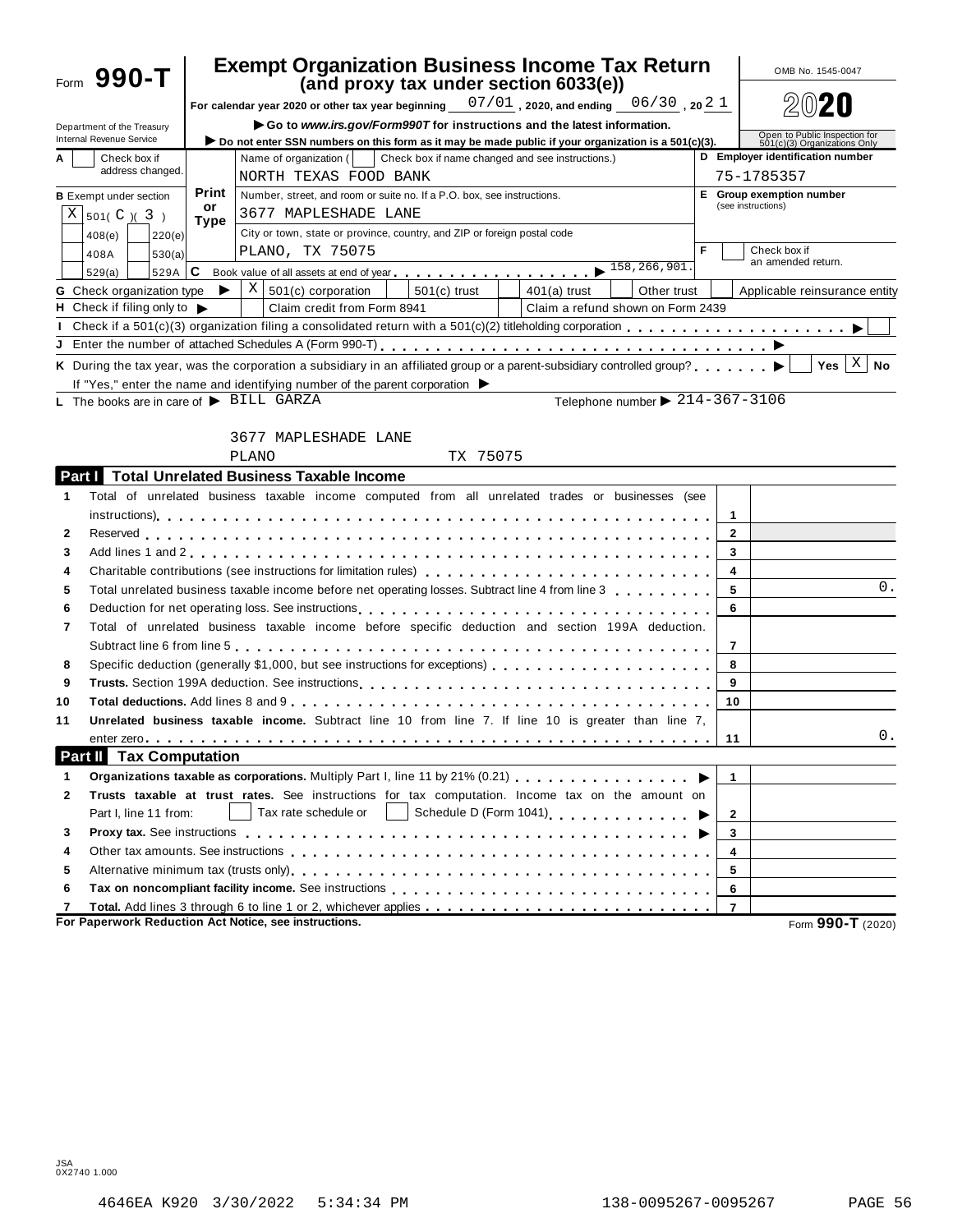|               | NORTH TEXAS FOOD BANK<br>Form 990-T (2020)                                                                              | 75-1785357     |     | Page 2 |
|---------------|-------------------------------------------------------------------------------------------------------------------------|----------------|-----|--------|
|               | <b>Tax and Payments</b><br>Part III                                                                                     |                |     |        |
|               | 1a<br>1 a Foreign tax credit (corporations attach Form 1118; trusts attach Form 1116).                                  |                |     |        |
|               | 1b                                                                                                                      |                |     |        |
| c             | 1с<br>General business credit. Attach Form 3800 (see instructions)                                                      |                |     |        |
|               | d Credit for prior year minimum tax (attach Form 8801 or 8827). 11d                                                     |                |     |        |
| е             |                                                                                                                         | 1e             |     |        |
| 2             |                                                                                                                         | $\overline{2}$ |     |        |
| 3             | Form 4255   Form 8611   Form 8697   Form 8866<br>Other taxes. Check if from:                                            |                |     |        |
|               |                                                                                                                         | 3              |     |        |
| 4             | Total tax. Add lines 2 and 3 (see instructions).     Check if includes tax previously deferred under                    |                |     |        |
|               |                                                                                                                         | 4              |     | 0.     |
| 5             | 2020 net 965 tax liability paid from Form 965-A or Form 965-B, Part II, column (k), line 4                              | 5              |     |        |
|               | 6а                                                                                                                      |                |     |        |
|               | 6b<br>2020 estimated tax payments. Check if section 643(g) election applies $\blacktriangleright\ \lfloor$              |                |     |        |
| c             | 6с                                                                                                                      |                |     |        |
| d             | 6d<br>Foreign organizations: Tax paid or withheld at source (see instructions) and a contract or                        |                |     |        |
| е             | 6e                                                                                                                      |                |     |        |
| f             | 6f<br>Credit for small employer health insurance premiums (attach Form 8941)                                            |                |     |        |
| g             | Other credits, adjustments, and payments: Form 2439                                                                     |                |     |        |
|               | Other Total<br>6g<br>Form 4136                                                                                          |                |     |        |
| 7             |                                                                                                                         | $\overline{7}$ |     |        |
| 8             |                                                                                                                         | 8              |     |        |
| 9             |                                                                                                                         | 9              |     |        |
| 10            | Overpayment. If line 7 is larger than the total of lines 4, 5, and 8, enter amount overpaid.                            | 10             |     |        |
| 11            | <b>Refunded</b> ▶<br>Enter the amount of line 10 you want: Credited to 2021 estimated tax                               | i 11           |     |        |
|               | <b>Statements Regarding Certain Activities and Other Information (see instructions)</b><br>Part IV                      |                |     |        |
| 1             | At any time during the 2020 calendar year, did the organization have an interest in or a signature or other authority   |                | Yes | No     |
|               | over a financial account (bank, securities, or other) in a foreign country? If "Yes," the organization may have to file |                |     |        |
|               | FinCEN Form 114, Report of Foreign Bank and Financial Accounts. If "Yes," enter the name of the foreign country         |                |     |        |
|               | here $\blacktriangleright$                                                                                              |                |     | Χ      |
| $\mathbf{2}$  | During the tax year, did the organization receive a distribution from, or was it the grantor of, or transferor to, a    |                |     |        |
|               |                                                                                                                         |                |     | X      |
|               | If "Yes," see instructions for other forms the organization may have to file.                                           |                |     |        |
| 3             | Enter the amount of tax-exempt interest received or accrued during the tax year $\ldots$ .                              |                |     | X      |
|               |                                                                                                                         |                |     |        |
|               | b If 4a is "Yes," has the organization described the change on Form 990, 990-EZ, 990-PF, or Form 1128? If "No,"         |                |     |        |
|               |                                                                                                                         |                |     |        |
| <b>Part V</b> | <b>Supplemental Information</b>                                                                                         |                |     |        |
|               | Provide the explanation required by Part IV, line 4b. Also, provide any other additional information. See instructions. |                |     |        |

SUPPLEMENTAL INFORMATION ATTACHED

|                        |                                                    |                                               | Under penalties of perjury, I declare that I have examined this return, including accompanying schedules and statements, and to the best of my knowledge and belief, it is<br>true, correct, and complate. Declaration of preparer (other than taxpayer) is based on all information of which preparer has any knowledge. |                |                      |                                                                  |                        |  |                                      |                       |
|------------------------|----------------------------------------------------|-----------------------------------------------|---------------------------------------------------------------------------------------------------------------------------------------------------------------------------------------------------------------------------------------------------------------------------------------------------------------------------|----------------|----------------------|------------------------------------------------------------------|------------------------|--|--------------------------------------|-----------------------|
| Sign<br><b>Here</b>    | 00                                                 |                                               |                                                                                                                                                                                                                                                                                                                           | 05/16/2022 (FO |                      | May the IRS discuss this return<br>with the preparer shown below |                        |  |                                      |                       |
|                        |                                                    | Signature of officer                          |                                                                                                                                                                                                                                                                                                                           |                | Date                 | Title                                                            |                        |  | $\sqrt{\text{see}}$ instructions)? X | No<br>Yes             |
|                        |                                                    | Print/Type preparer's name                    |                                                                                                                                                                                                                                                                                                                           |                | Preparer's signature |                                                                  | Date                   |  | if<br>Check                          | <b>PTIN</b>           |
| Paid                   | VERRELLI<br>JEANETTE                               |                                               |                                                                                                                                                                                                                                                                                                                           |                |                      | self-employed                                                    | P00742631              |  |                                      |                       |
| Preparer               |                                                    | $\blacktriangleright$ BKD, LLP<br>Firm's name |                                                                                                                                                                                                                                                                                                                           |                |                      |                                                                  |                        |  |                                      | Firm's EIN 44-0160260 |
| <b>Use Only</b>        | Firm's address > 14241 DALLAS PARKWAY, SUITE 1100, |                                               |                                                                                                                                                                                                                                                                                                                           |                | DALLAS, TX 75254     |                                                                  | Phone no. 972-702-8262 |  |                                      |                       |
| <b>JSA</b><br>$\cdots$ |                                                    |                                               |                                                                                                                                                                                                                                                                                                                           |                |                      |                                                                  |                        |  |                                      | Form $990 - T$ (2020) |

JSA<br>0X2741 1.000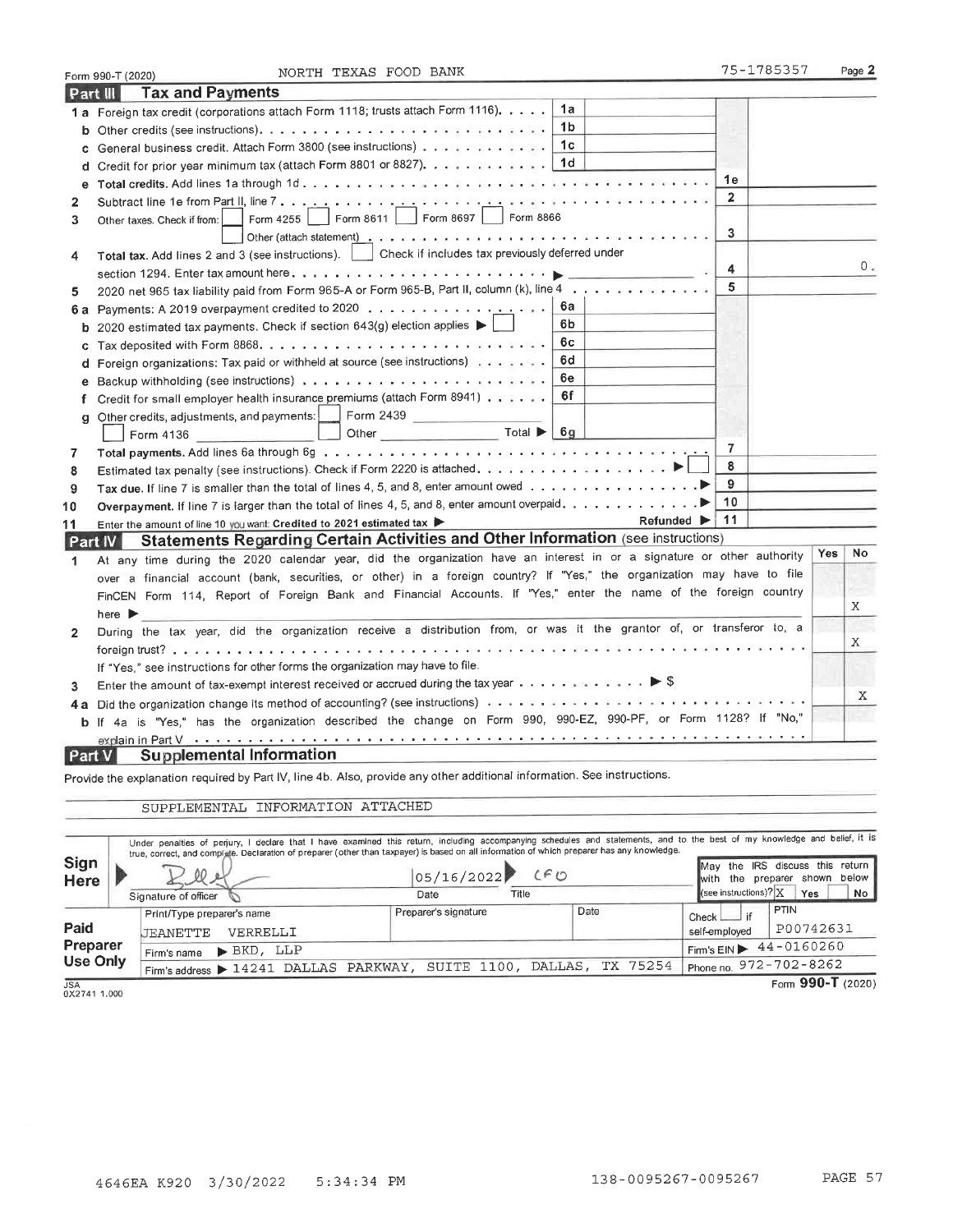### SUPPLEMENTAL INFORMATION DETAIL

| PART NUMBER: | PAGE 1 |  |
|--------------|--------|--|
| LINE NUMBER: | LINE J |  |

#### EXPLANATION:

THE TAXPAYER DOES NOT HAVE ANY ACTIVITIES GENERATING UNRELATED BUSINESS TAXABLE INCOME (AS DEFINED IN IRC §512(A)) IN THE CURRENT YEAR. FORM 990-T IS BEING FILED TO COMMENCE RUNNING ON THE PERIOD UNDER THE STATUTES OF LIMITATION FOR REPORTING UNRELATED BUSINESS INCOME.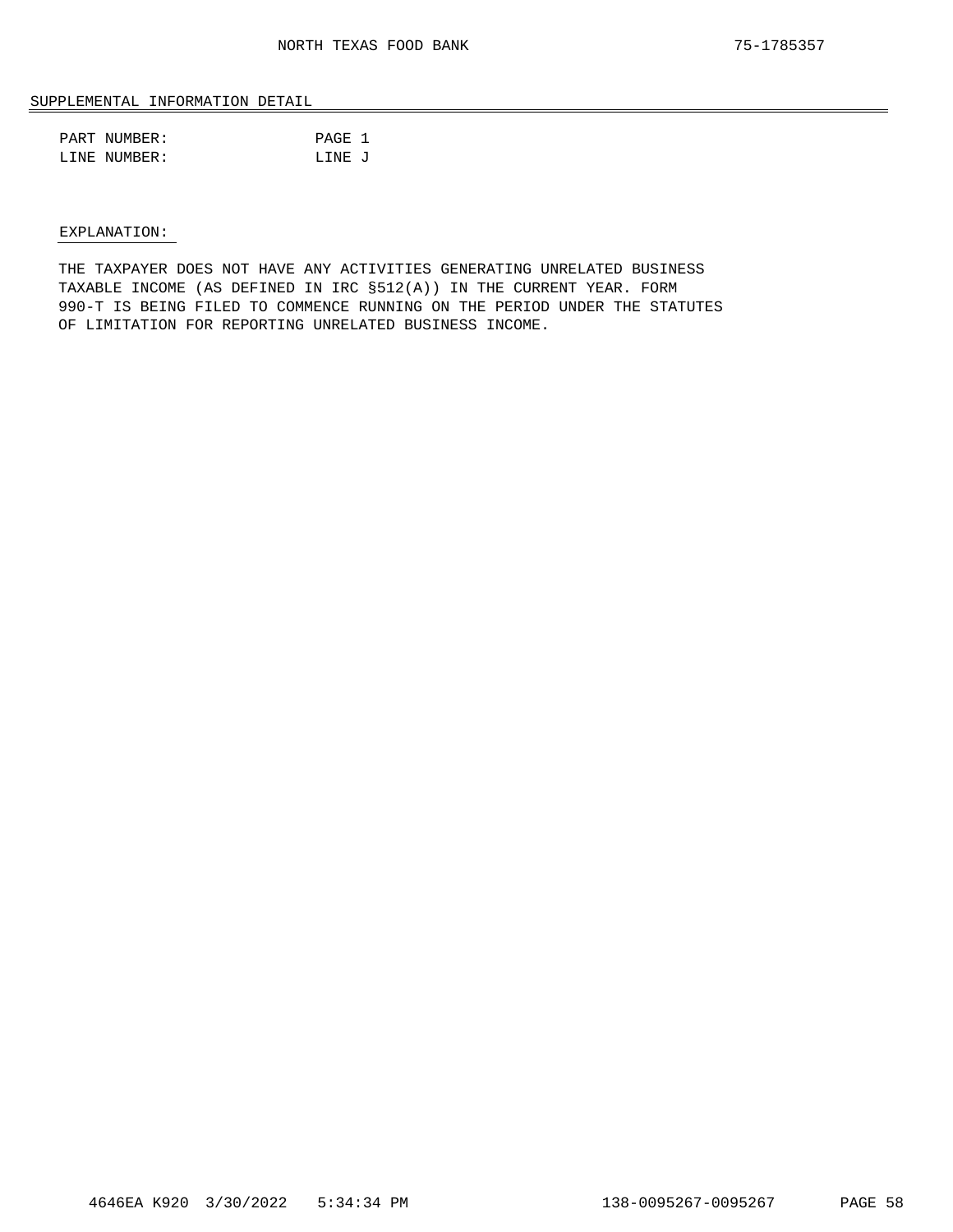North Texas Food Bank 75-1785357

## **2020 Form 990-T NOL Schedule**

| <b>Tax Year</b> | <b>NOL Available</b> | <b>NOL Utilized</b> | <b>NOL Carryover</b> |
|-----------------|----------------------|---------------------|----------------------|
| 2013            | 7.965                |                     | 7.965                |
| 2014            | 61,708               |                     | 61,708               |
| 2015            | 34,324               |                     | 34,324               |
| 2016            | 25,240               |                     | 25,240               |

| Total Amount of NOL carryovers to 06/30/2022 | 129,237 |
|----------------------------------------------|---------|
|                                              |         |